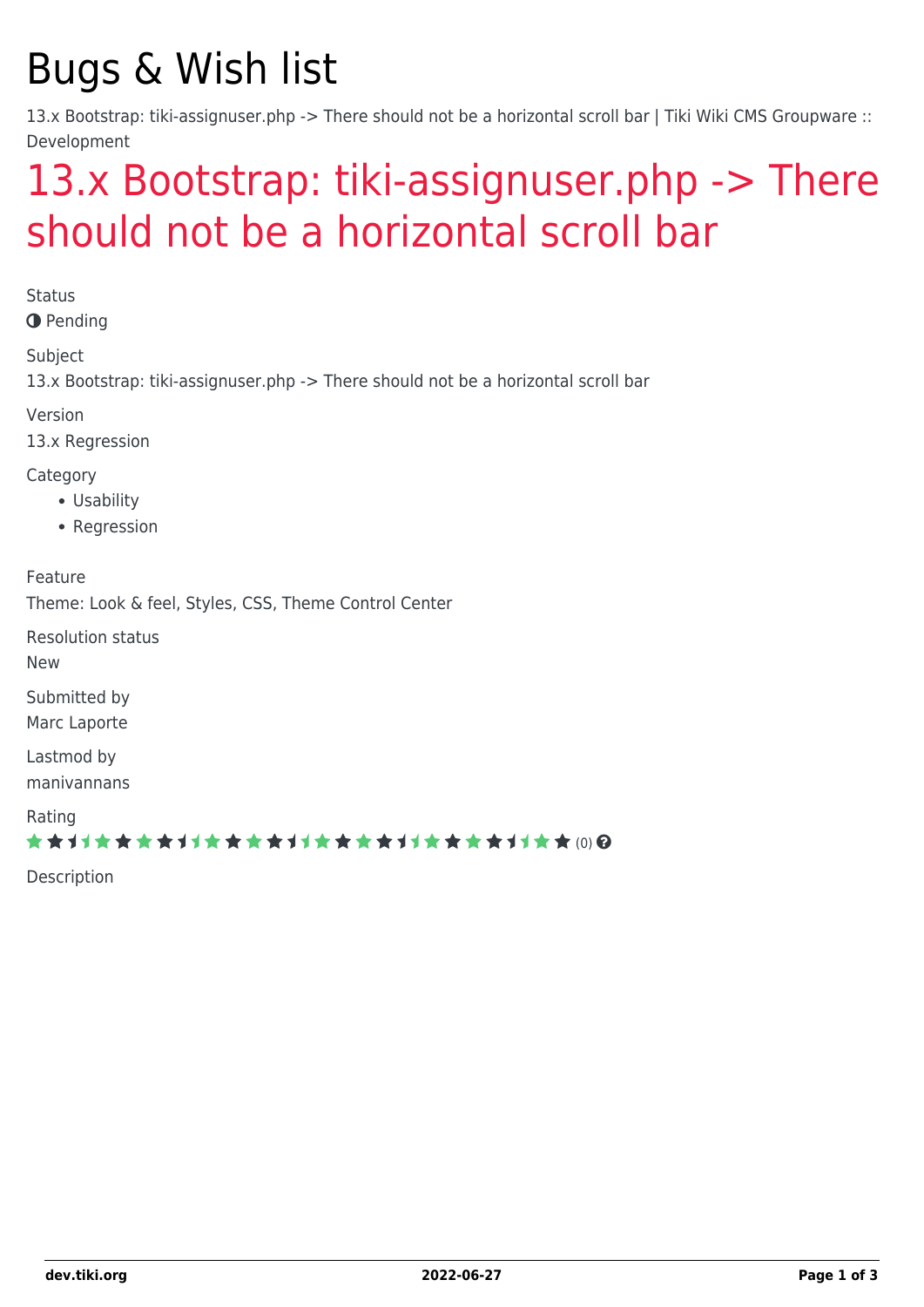| tiki.org/tiki-assignuser.php?assign_user=alex |                                                     |                                                                    | $\vee$ G | $\boxed{8}$ = php |    |
|-----------------------------------------------|-----------------------------------------------------|--------------------------------------------------------------------|----------|-------------------|----|
| check                                         | <b>Team Packaging</b>                               |                                                                    |          |                   |    |
| this?                                         | <b>Team Partnership</b>                             | Partnership Team                                                   |          |                   |    |
| 4. Does<br>Smarty                             | <b>Team Performance</b>                             |                                                                    |          |                   |    |
| check                                         |                                                     |                                                                    |          |                   |    |
| this?<br>5. New                               | <b>Team Profiles</b>                                |                                                                    |          |                   |    |
| structure                                     | <b>Team Quality</b>                                 |                                                                    |          |                   |    |
| on<br>doc.tiki.org                            | <b>Team Release</b>                                 |                                                                    |          |                   |    |
| Bootstrap                                     | <b>Team Retention</b>                               |                                                                    |          |                   |    |
| <b>Tricks</b><br>6. Re: Using                 | <b>Team Security</b>                                | <b>Security Team</b>                                               |          |                   |    |
| smarty                                        | <b>Team Testing</b>                                 |                                                                    |          |                   |    |
| templates<br>for pretty                       | <b>Team UX</b>                                      | UX: User Experience UI: User Interface Themes: Design, Look & Feel |          |                   |    |
| trackers                                      | $\mathbf{H}$<br>€                                   |                                                                    |          |                   | Þ. |
| 7. Re: How<br>to use AD                       | Save                                                |                                                                    |          |                   |    |
| groups                                        |                                                     |                                                                    |          |                   |    |
| Importance                                    |                                                     |                                                                    |          |                   |    |
| 3                                             |                                                     |                                                                    |          |                   |    |
| Easy to solve?                                |                                                     |                                                                    |          |                   |    |
| 3                                             |                                                     |                                                                    |          |                   |    |
| Priority                                      |                                                     |                                                                    |          |                   |    |
| 9                                             |                                                     |                                                                    |          |                   |    |
| Demonstrate Bug (Tiki 19+)                    | Please demonstrate your bug on show2.tikiwiki.org   |                                                                    |          |                   |    |
|                                               | Version: trunk V Create show2.tikiwiki.org instance |                                                                    |          |                   |    |
| <b>Ticket ID</b>                              |                                                     |                                                                    |          |                   |    |
| 5437                                          |                                                     |                                                                    |          |                   |    |
| Created                                       |                                                     |                                                                    |          |                   |    |
|                                               | Wednesday 20 August, 2014 15:03:23 GMT-0000         |                                                                    |          |                   |    |
| by Marc Laporte                               |                                                     |                                                                    |          |                   |    |
| LastModif                                     |                                                     |                                                                    |          |                   |    |
|                                               | Tuesday 19 May, 2015 13:04:07 GMT-0000              |                                                                    |          |                   |    |
|                                               |                                                     |                                                                    |          |                   |    |
| Comments                                      |                                                     |                                                                    |          |                   |    |
|                                               |                                                     |                                                                    |          |                   |    |
|                                               |                                                     |                                                                    |          |                   |    |

## [manivannans](https://dev.tiki.org/user11621) 19 May 15 11:13 GMT-0000

Hello Marc Laporte,

I have fixed the issue which is a clear fix. I have added into templates/find.tpl line number 33

P